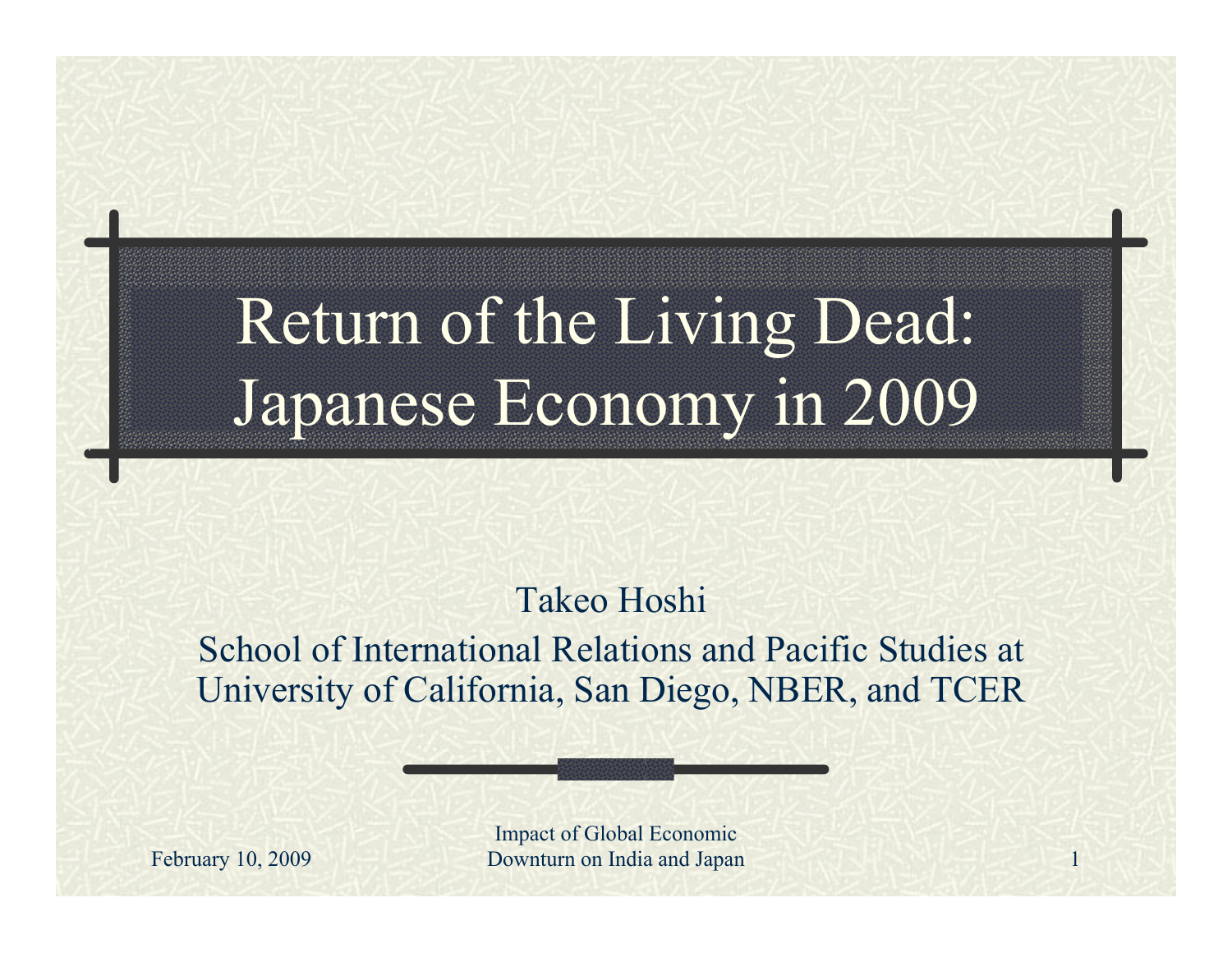## Outline

- 1. Japan back to recession
- 2. Government policy responses so far
- 3. Problems ahead

February 10, 2009

Impact of Global Economic Downturn on India and Japan 2

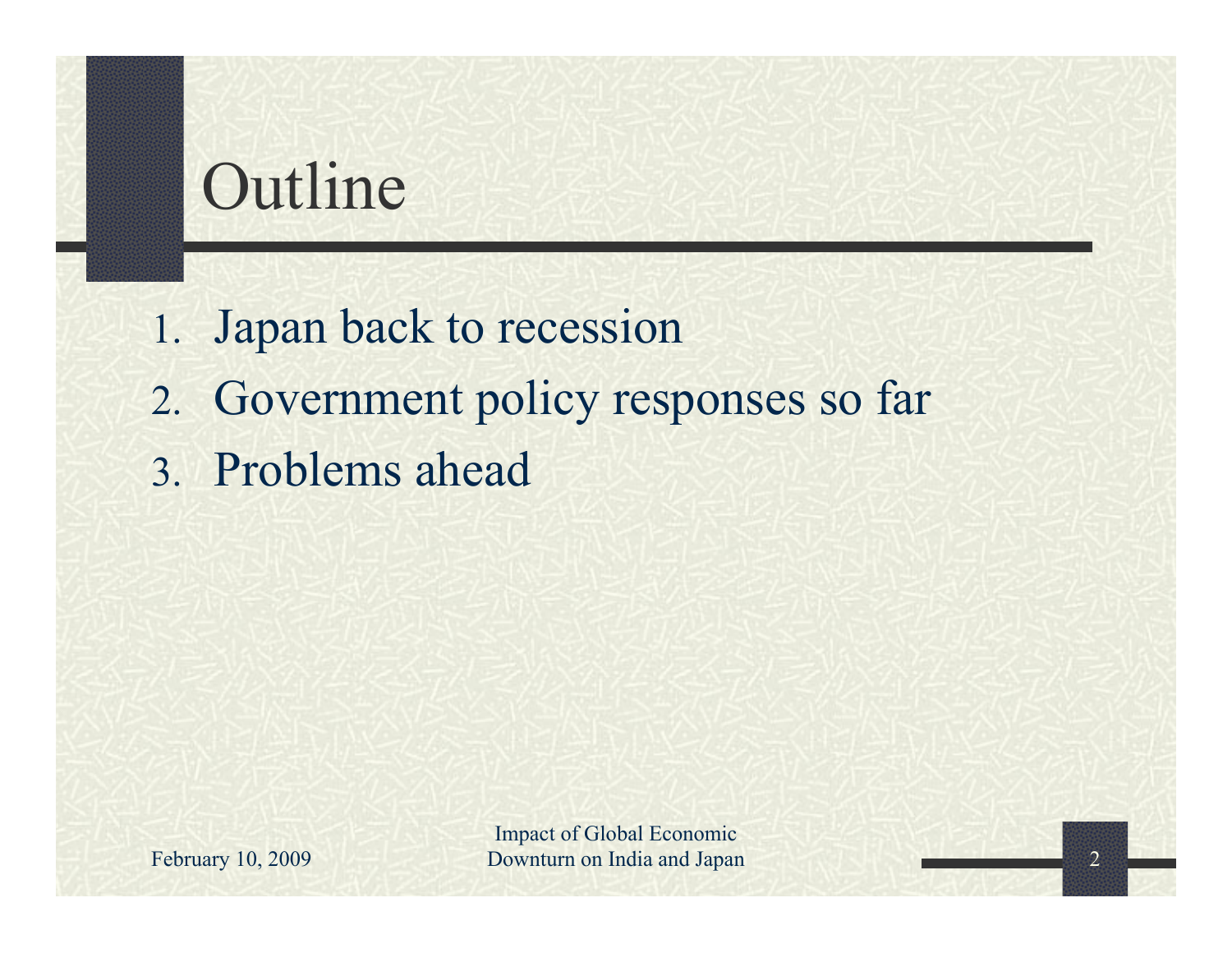# Subprime Related Products at Major Japanese Banks (Billion Yen)

|            | <b>Subprime related</b><br><b>products</b> |      | Other CLO, CDO,<br>RMBS, CMBS,<br><b>Leveraged Loans</b> |       | Total          |       |
|------------|--------------------------------------------|------|----------------------------------------------------------|-------|----------------|-------|
| End of     | <b>Balance</b>                             | Loss | <b>Balance</b>                                           | Loss  | <b>Balance</b> | Loss  |
| Mar. 2008  | 933                                        | 775  | 17,668                                                   | 1,303 | 18,602         | 2,076 |
| Jun. 2008  | 876                                        | 817  | 18,533                                                   | 1,394 | 19,410         | 2,212 |
| Sept. 2008 | 719                                        | 867  | 17,693                                                   | 1,909 | 18,412         | 2,776 |
|            |                                            |      |                                                          |       |                |       |

• Tier I capital of major banks at the end of March 2008

• 25,987 billion yen

• Low exposure compared to capital, but capital has been depleted since March 2008

February 10, 2009

Impact of Global Economic Downturn on India and Japan

3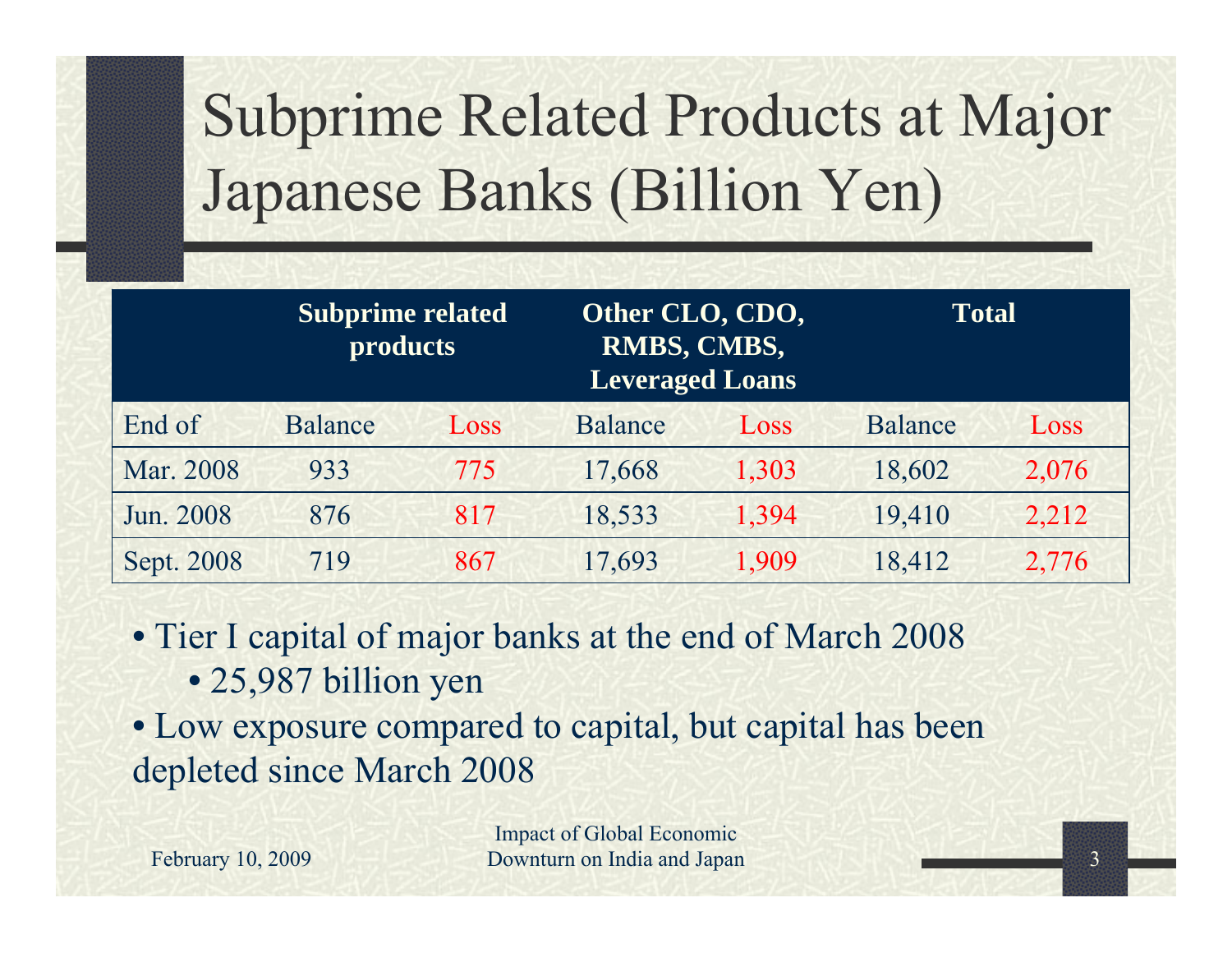#### **Capital Evolution for Japanese Banks 2003 to 2007 (¥ trillion)**

|                                |      | March-07 March-03                    | <b>Change</b> | <b>Percent</b><br>contribution<br>to change |
|--------------------------------|------|--------------------------------------|---------------|---------------------------------------------|
| <b>Official Capital</b>        | 40.0 | 24.8                                 | 15.2          | 100.00%                                     |
| Common stock                   | 9.3  | 10.2                                 | $-0.9$        | $-6.13\%$                                   |
| Capital surplus                | 87   | 86                                   | $\Omega$ 1    | $0.39\%$                                    |
| <b>Retained earnings</b>       | 13.4 | 4.4                                  | 9.0           | 59.07%                                      |
| Net unrealized gains on stocks |      |                                      |               |                                             |
| and others                     | 8.2  | $\begin{matrix} 0 \\ 1 \end{matrix}$ | 8.1           | $53.25\%$                                   |
| Revaluation reserve for land   | 1.0  | 1.5                                  | $-06$         | $-3.70\%$                                   |
| Net deferred gains on hedging  |      |                                      |               |                                             |
| instruments                    | EO B |                                      | $\Box$ $\Box$ |                                             |

Note: Some small components have been omitted and because of this and rounding columns may not sum to totals. Impact of Global Economic

February 10, 2009

Downturn on India and Japan

4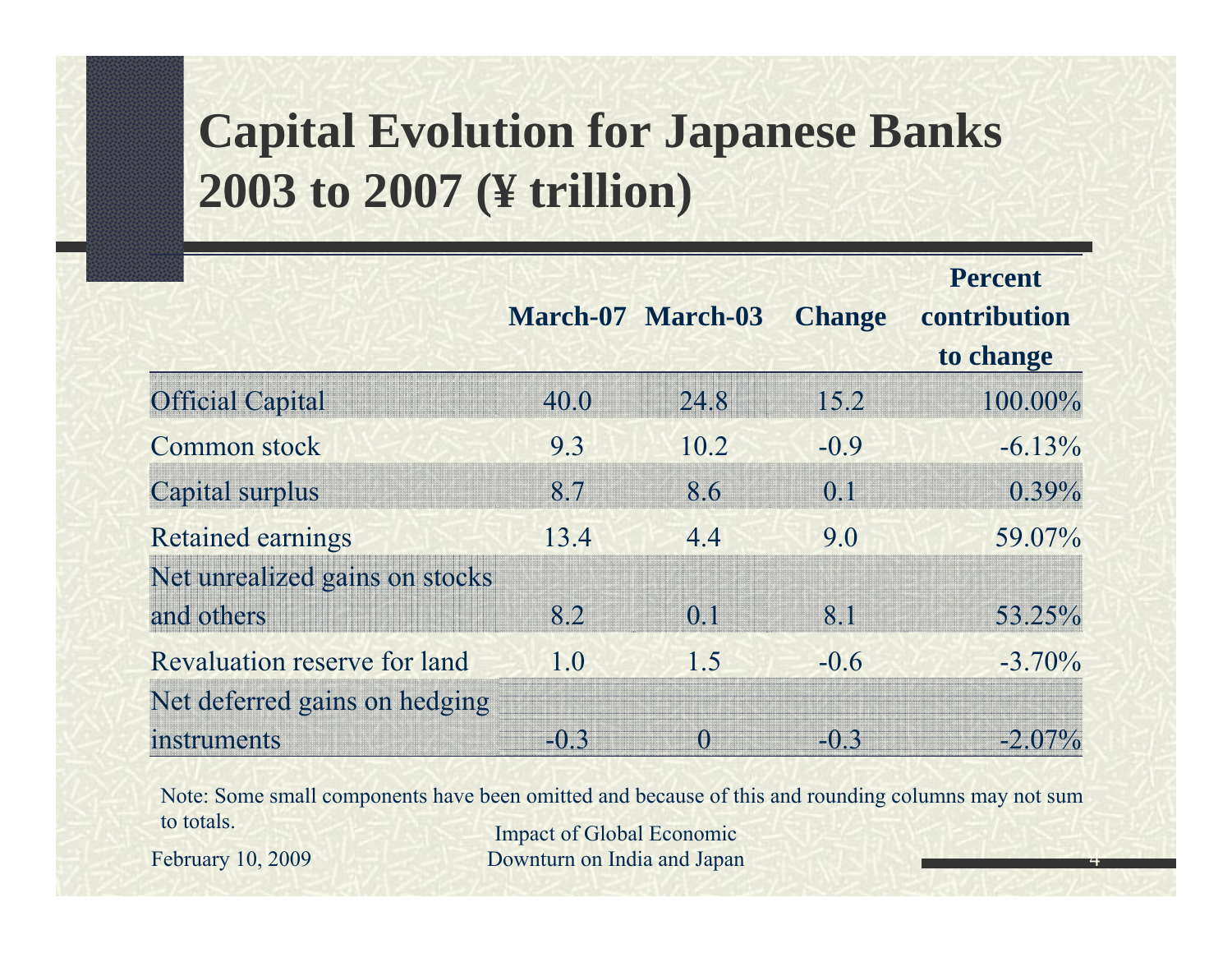#### Nikkei 225: Jul. 2008 – Feb. 2009

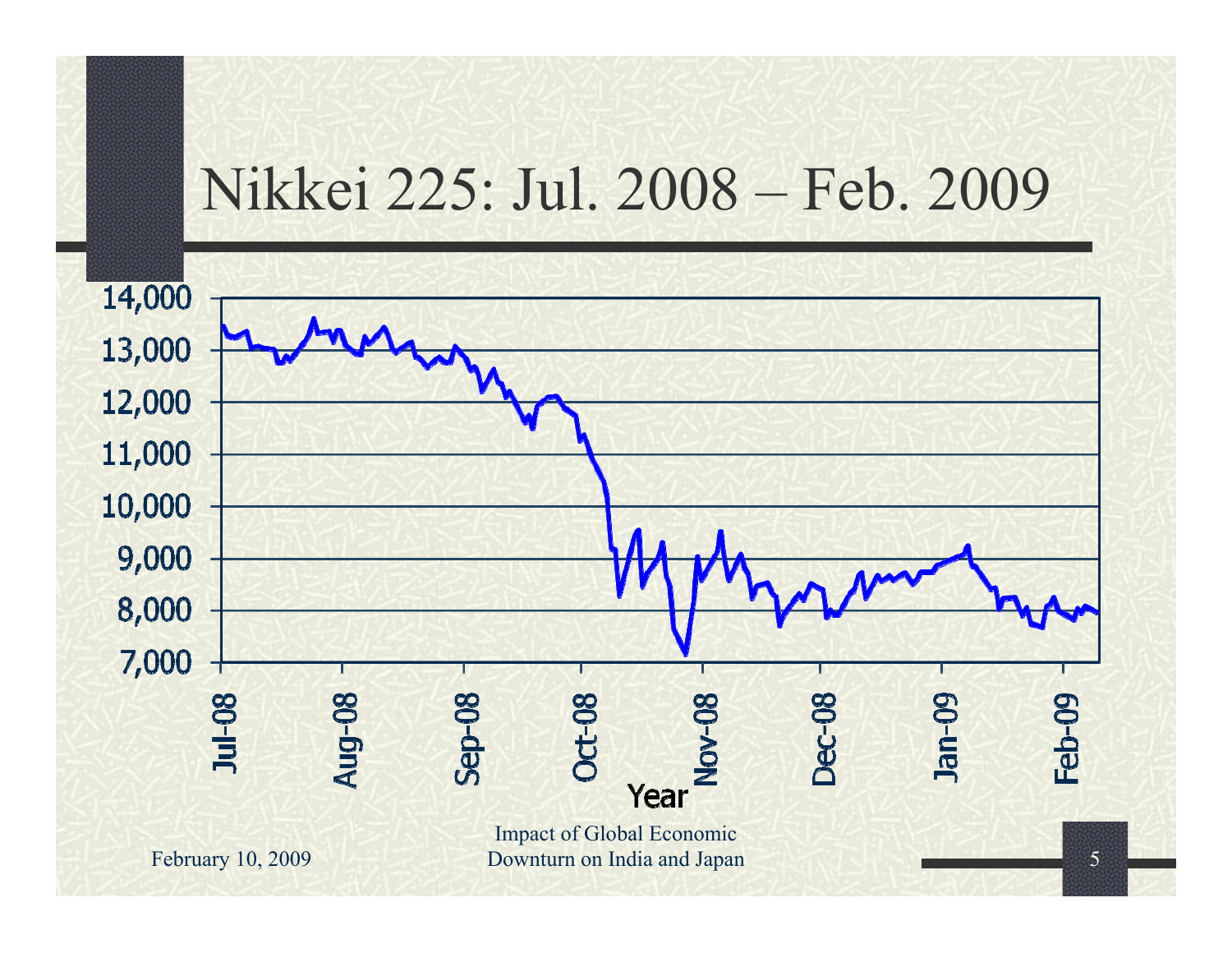#### GDP Growth (% from a year ago)

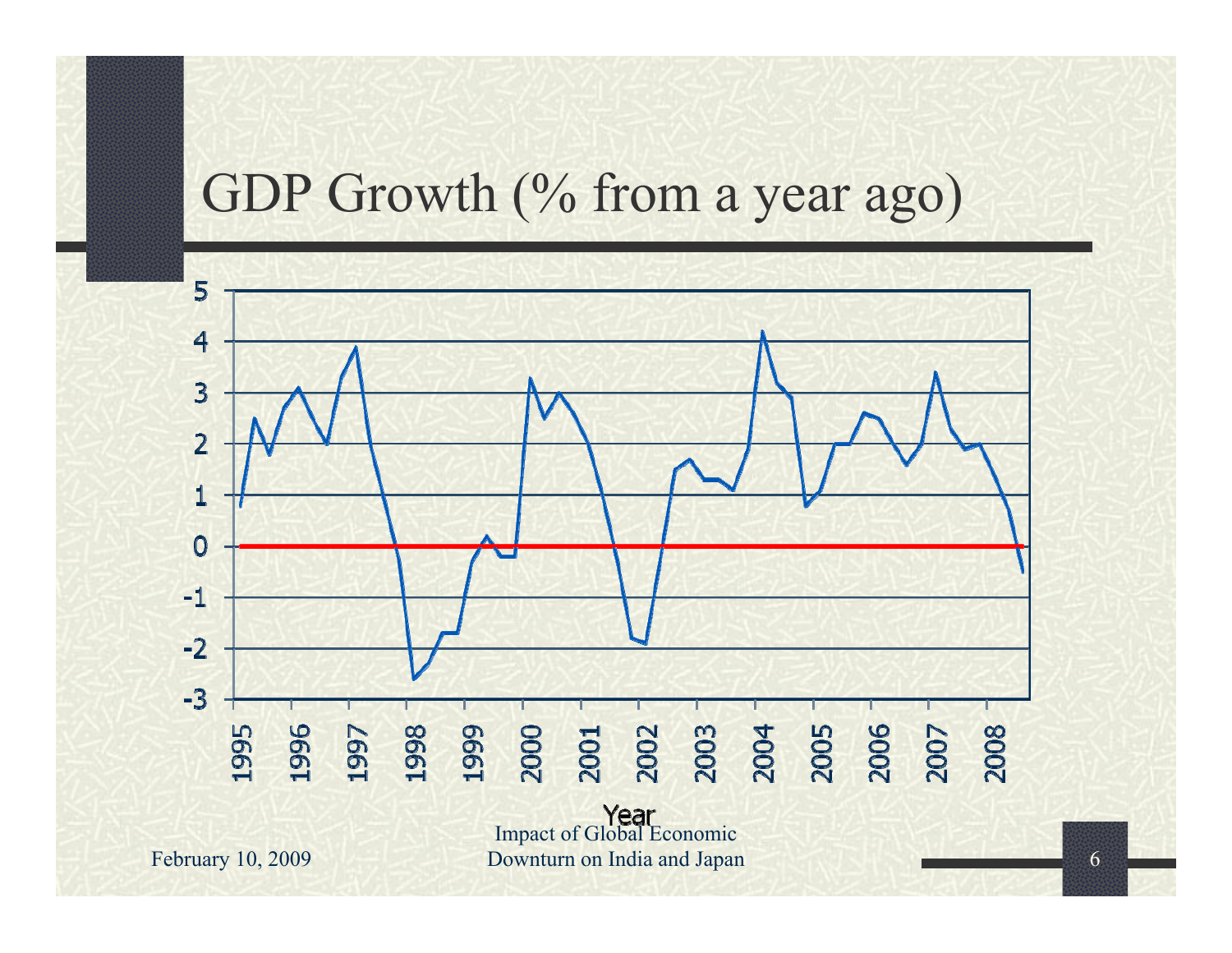#### Industrial Production (SA, 2005=100)

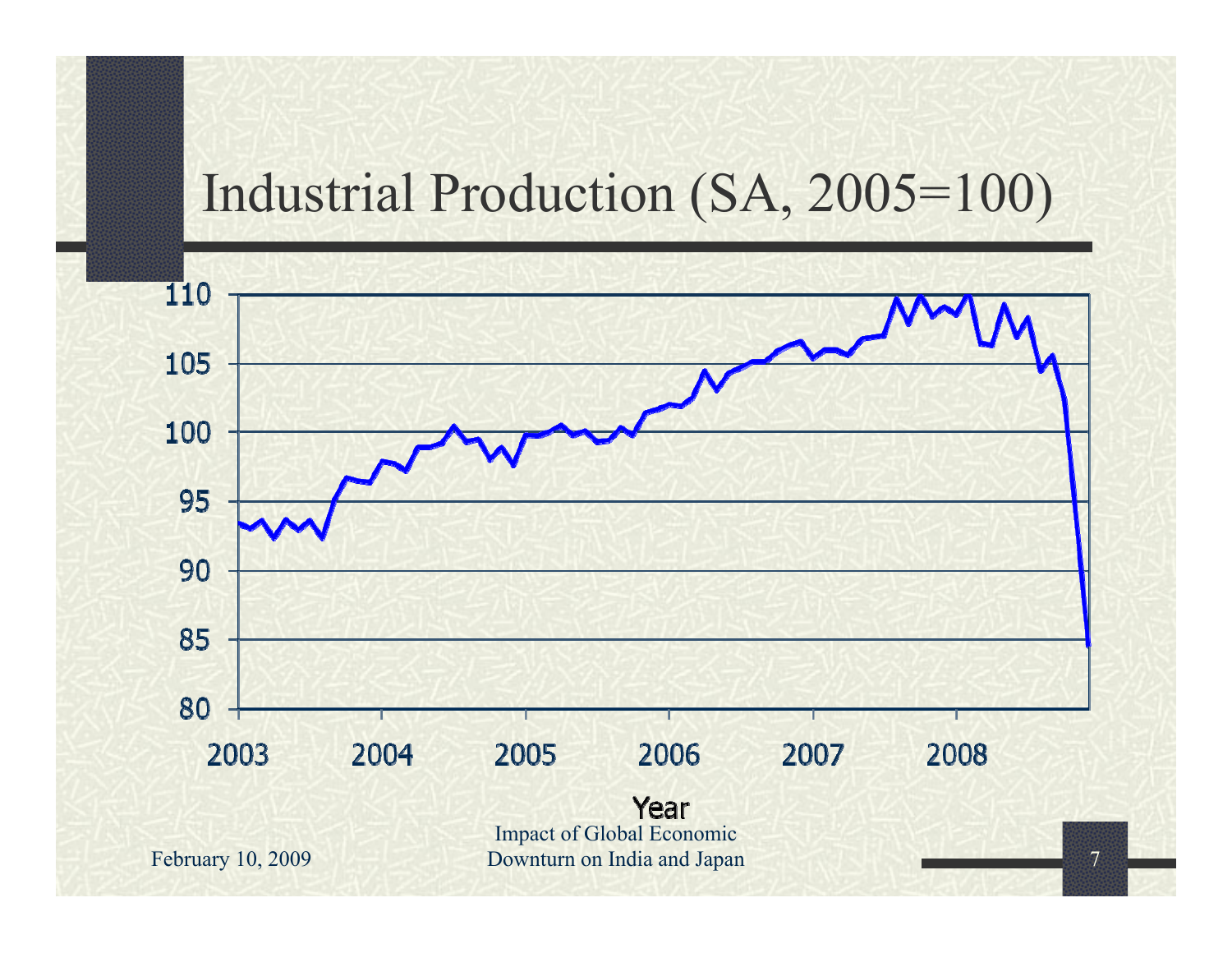#### Recovery depended on exports, but not exclusively (contributions to growth, %)

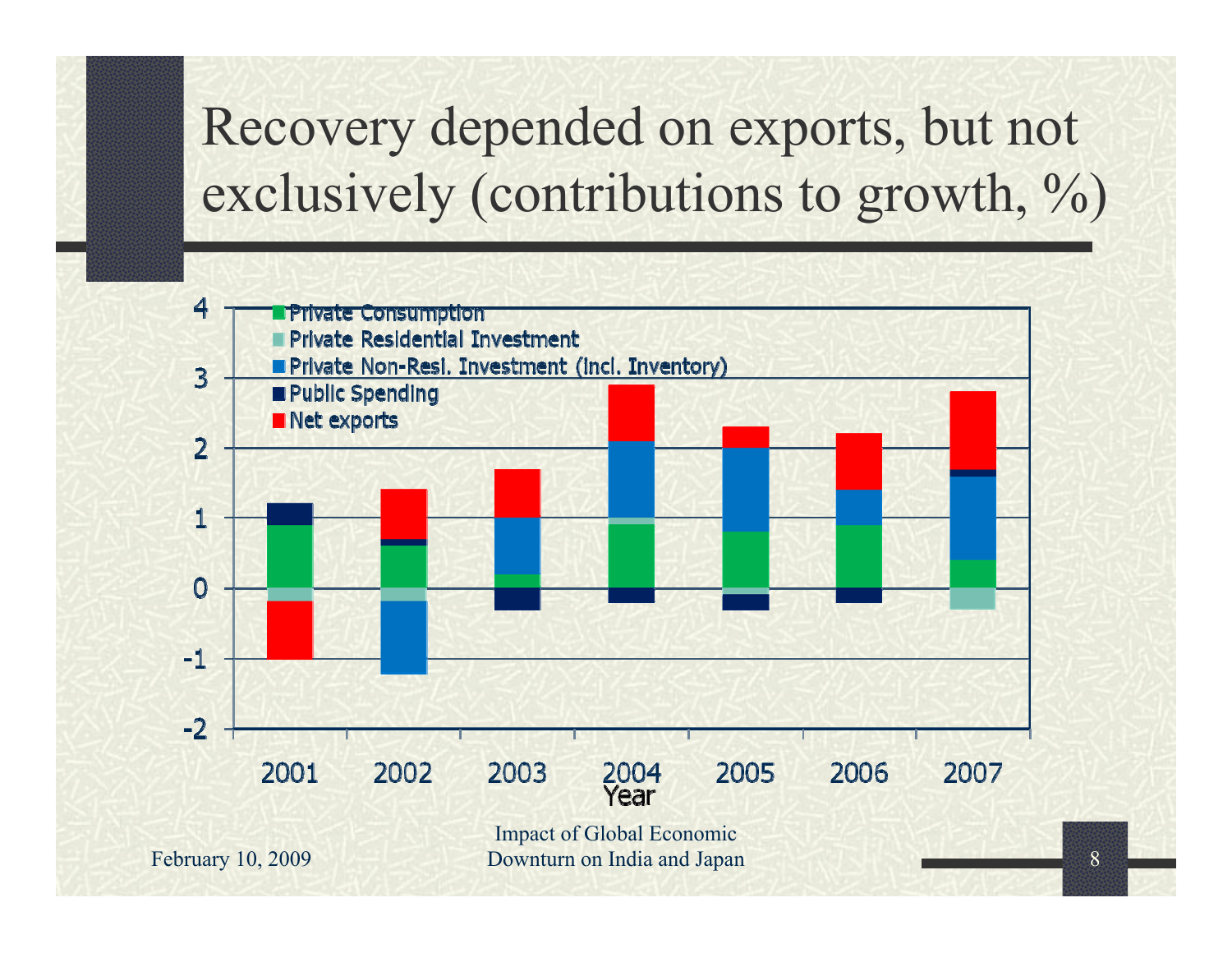## Unemployment Rate (%, SA)

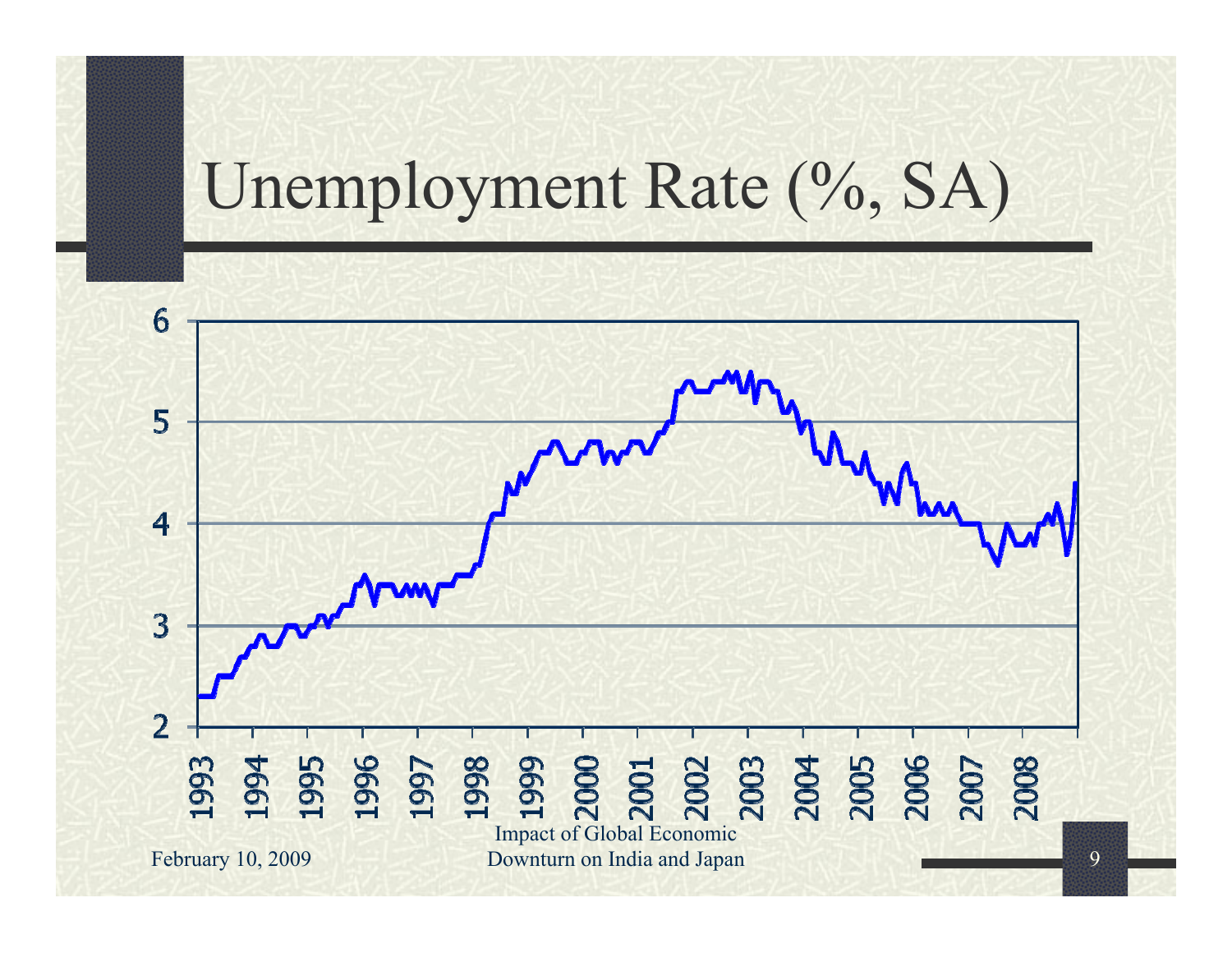# Effective Job-Offers to Applicants Ratio (SA)

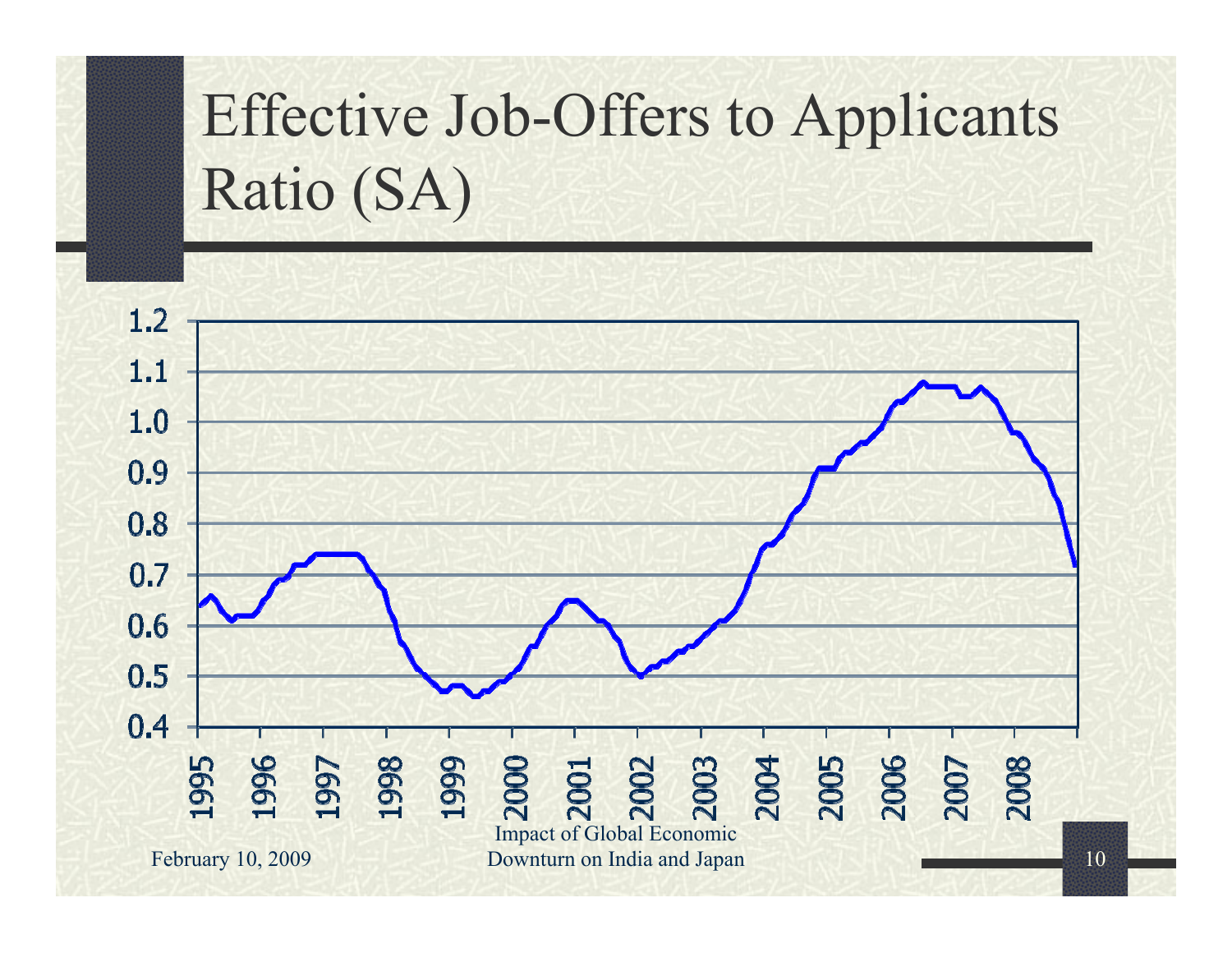## Policy responses so far

- Monetary policy: back to ZIRP (almost)
- Fiscal policy: expansionary (but tax hike as early as 2011), ¥2 trillion (0.4% of GDP) cash handout
- Act for Strengthening Financial Functions revived (with less stringent conditions for capital injections)
- Improved safety net for unemployed (especially non-standard employment), job creations in public sector
- Help (pressure) firms not to layoff employees, including nonregular workers
- Problems of non-standard employment attracted special attentions

Impact of Global Economic Downturn on India and Japan

February 10, 2009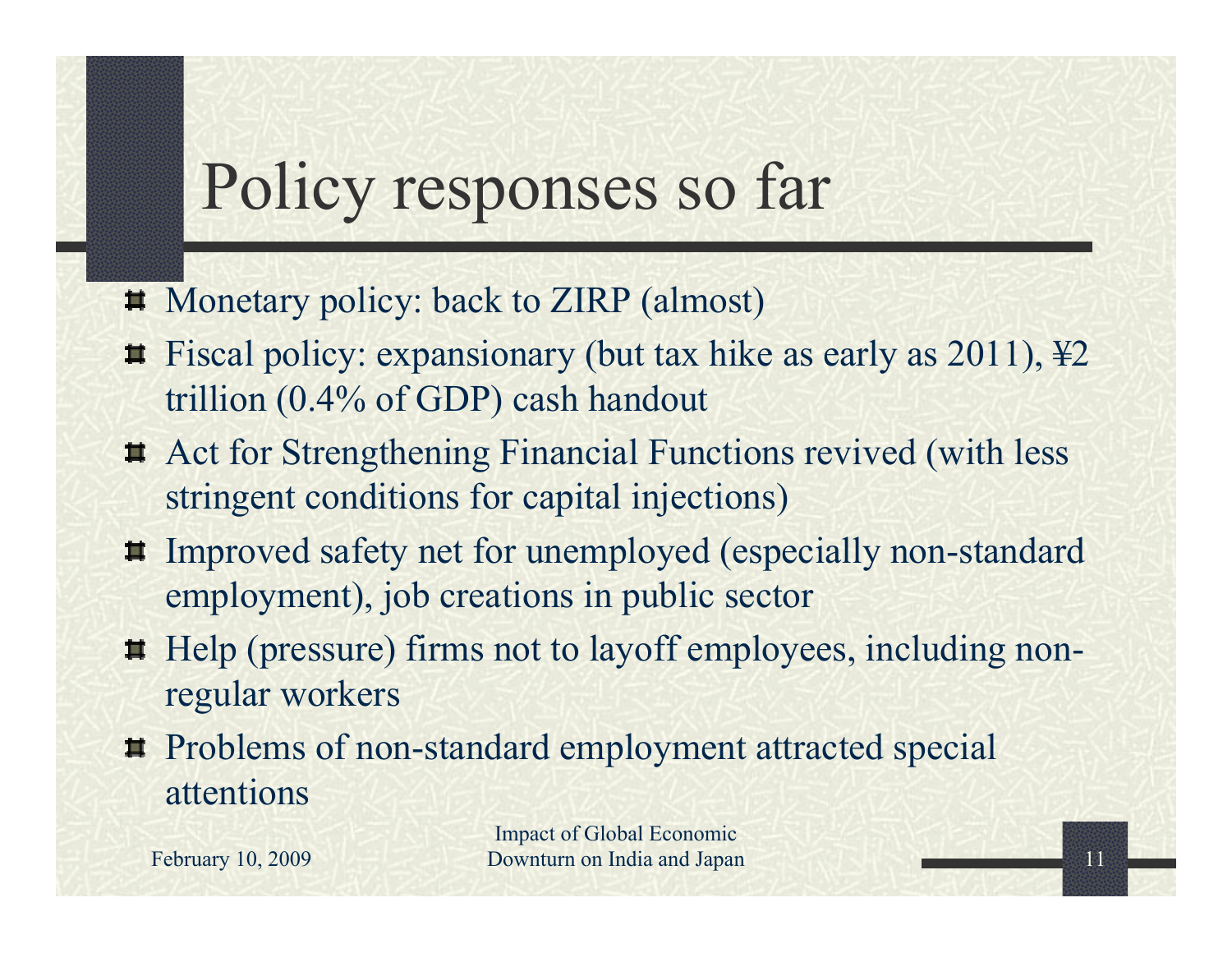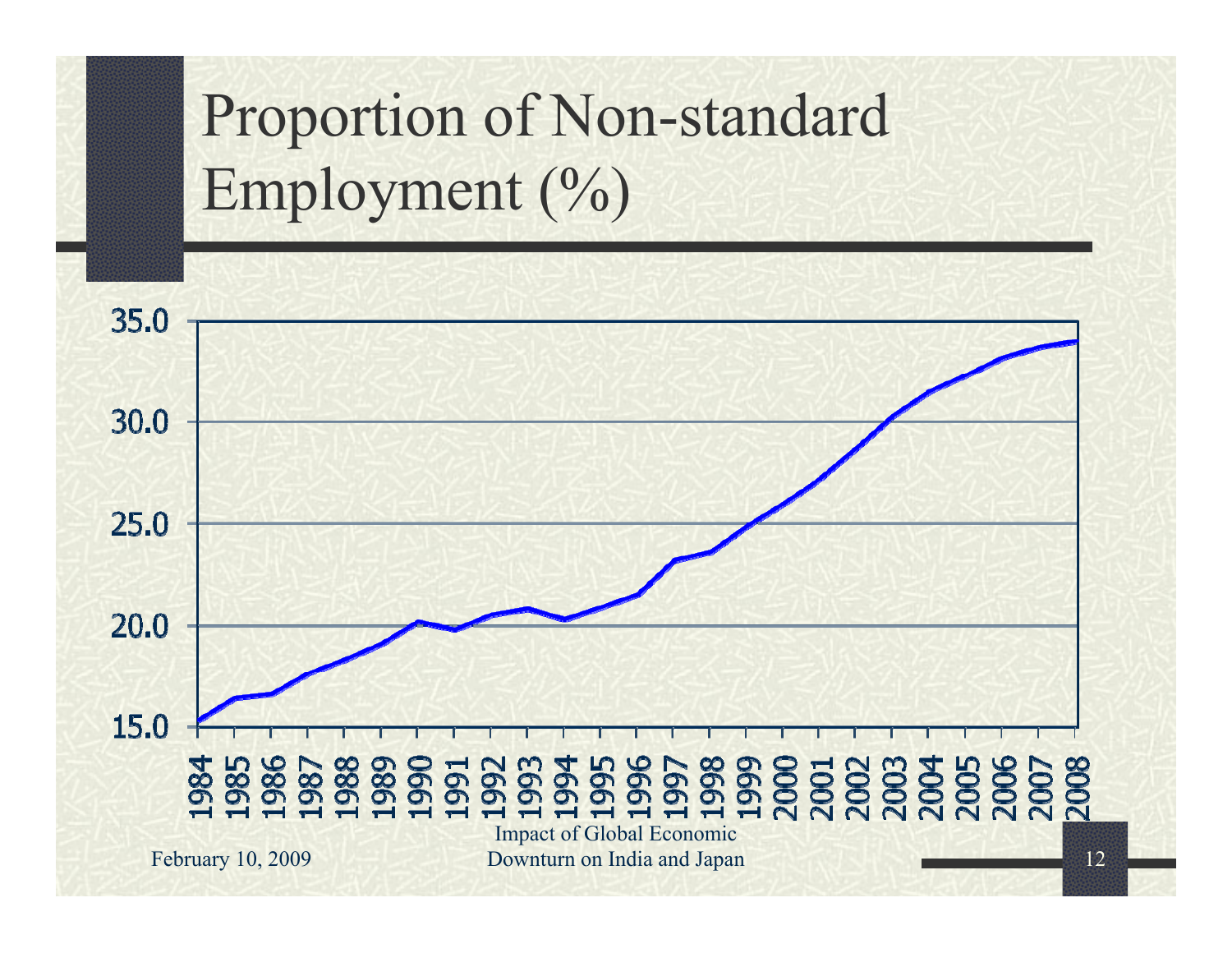## Attempts to protect employment can create zombie firms

- Zombie firms: unproductive firms that should exit the markets but are kept alive by the help of creditors/government
- Zombie firms hurt the economic growth by discouraging more productive firms from entering the market (or expanding) to create jobs (Caballero, Hoshi, and Kashyap, *AER*, 2008)
- $\sharp$  This was indeed a mistake Japan made during the long stagnation of the 1990s

February 10, 2009

Impact of Global Economic Downturn on India and Japan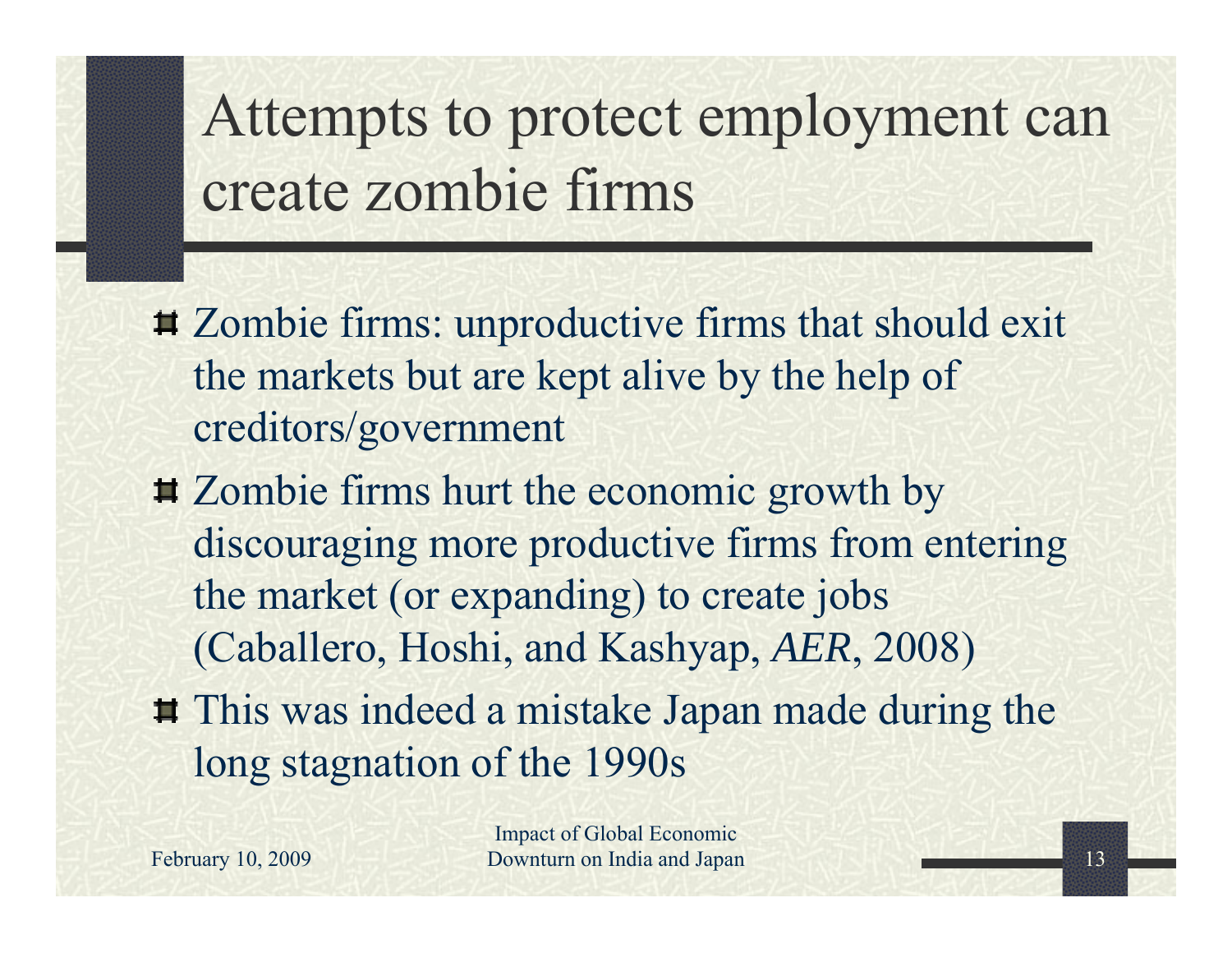## Zombies defined as firms getting subsidized credit

The sample is listed firms in manufacturing, construction, real estate, retail and wholesale (other than the nine largest general trading companies), and services

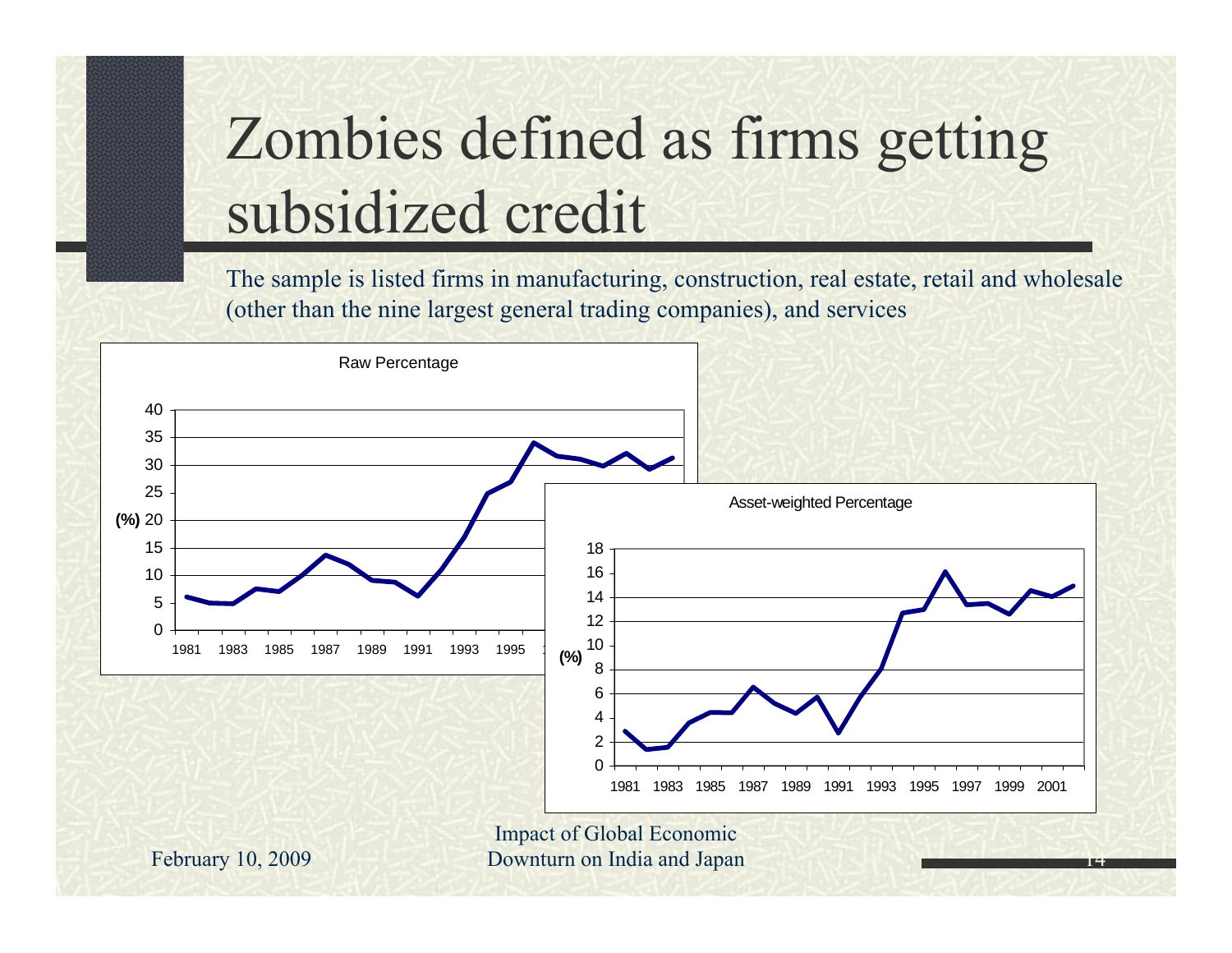### Zombies Hurt Non-Zombies

Employment growth or Investment

Activity<sub>ijt</sub> = constant +  $\alpha'$ year<sub>t</sub> +  $\delta'$  industry<sub>j</sub> +  $\beta$ non-zombie $_{ijt}$  +  $\chi$ industry zombie $\%_{jt}$ +  $\varphi$ non-zombie $_{\rm ijt}$ \*industry zombie $\%_{\rm jt} + \varepsilon_{\rm ijt}$ 

February 10, 2009

Impact of Global Economic Downturn on India and Japan 15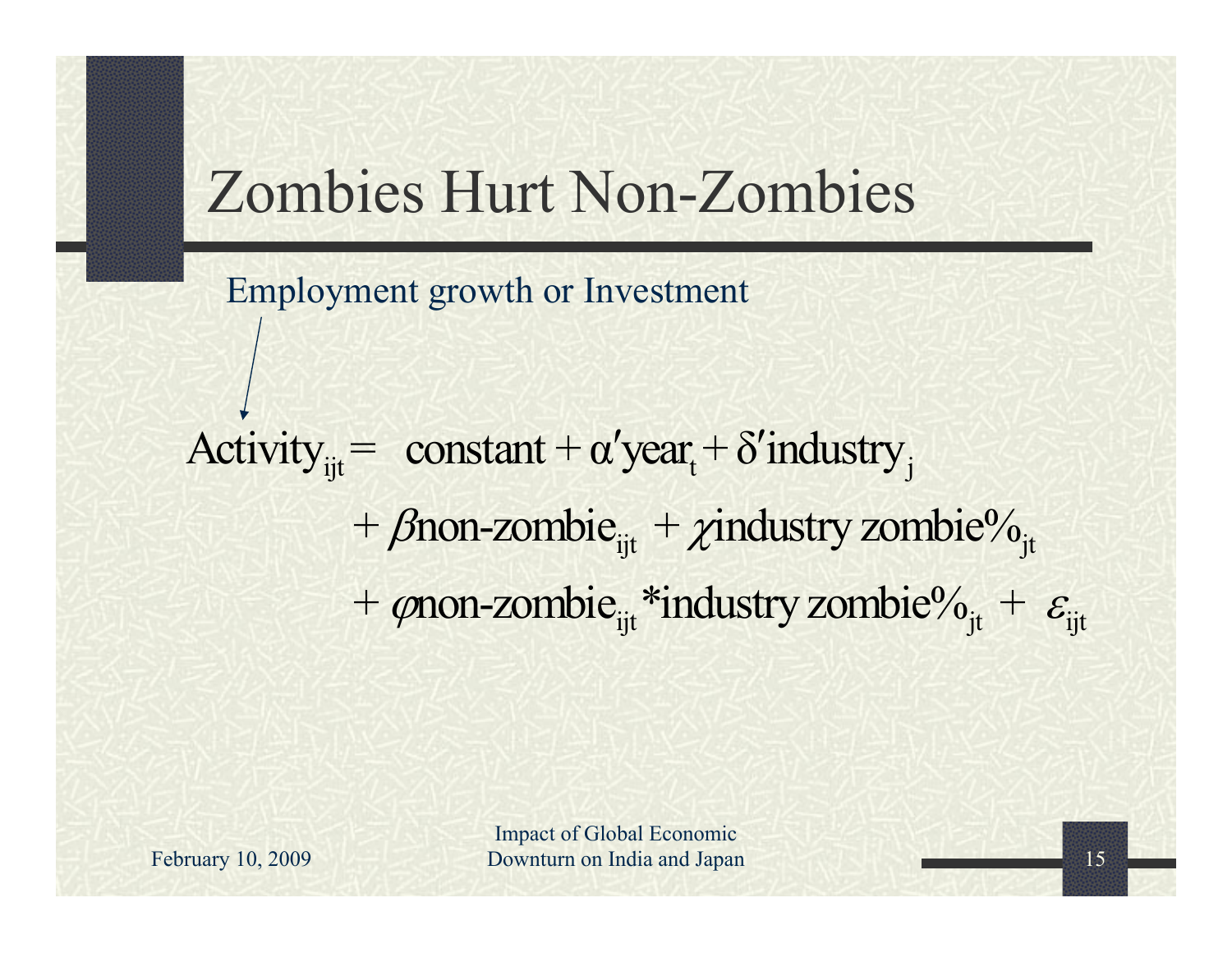#### Zombie's Hurt Non-Zombies

| <b>Dependent Variable</b>                                                            | I/K      | $\Delta$ Log E |
|--------------------------------------------------------------------------------------|----------|----------------|
| Sample                                                                               | 1993-    | 1993-          |
|                                                                                      | 2002     | 2002           |
| Constant                                                                             | 0.239    | 0.014          |
|                                                                                      | (0.008)  | (0.002)        |
| Non-Zombie Dummy                                                                     | 0.026    | 0.0011         |
|                                                                                      | (0.006)  | (0.0018)       |
| Industry Zombie %                                                                    | $-0.137$ | $-0.045$       |
|                                                                                      | (0.038)  | (0.012)        |
| Non-Zombie * Industry Zombie%                                                        | $-0.089$ | $-0.023$       |
|                                                                                      | (0.033)  | (0.010)        |
| $\overline{R}^2$                                                                     | 0.054    | 0.090          |
| <b>Impact of Global Economic</b><br>February 10, 2009<br>Downturn on India and Japan | 16       |                |
|                                                                                      |          |                |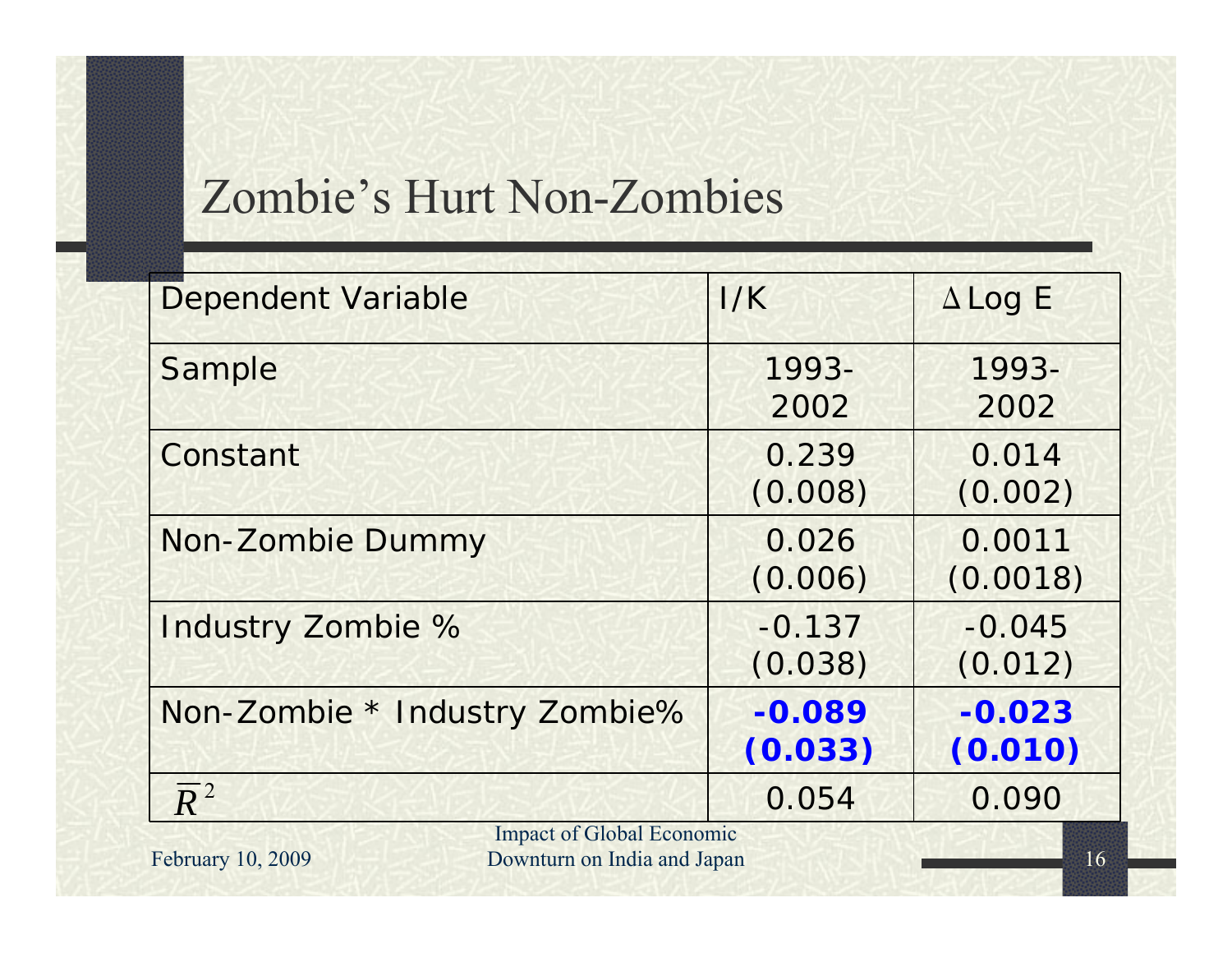#### **Total Factor Productivity by Industry: 1980-2002 (1995=100)**

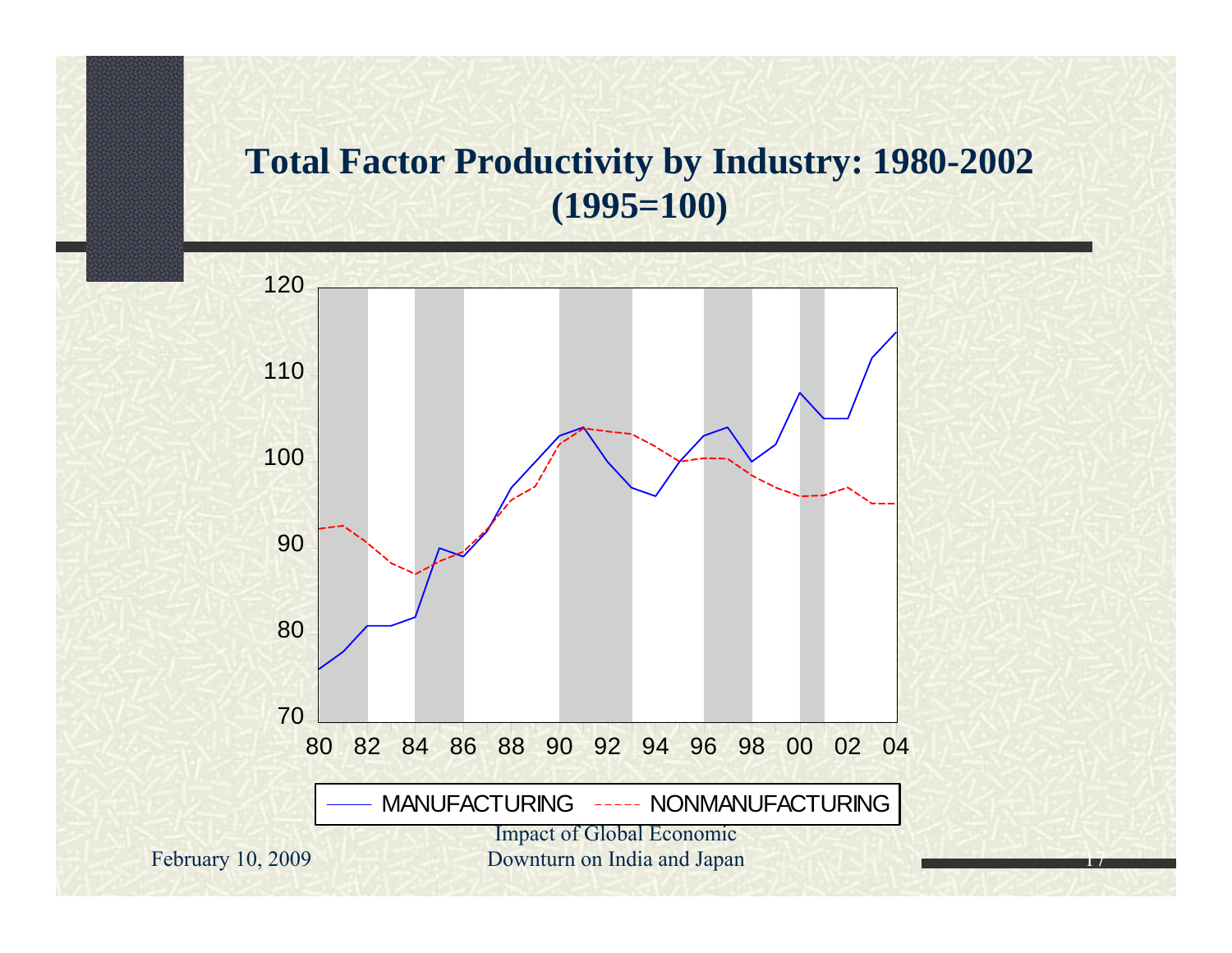#### Summary

- 1. Japanese economy: back into recession
- 2. Policy response: protect employment, help (pressure) corporations/banks to keep the employees
- 3. Watch out for the return of zombies